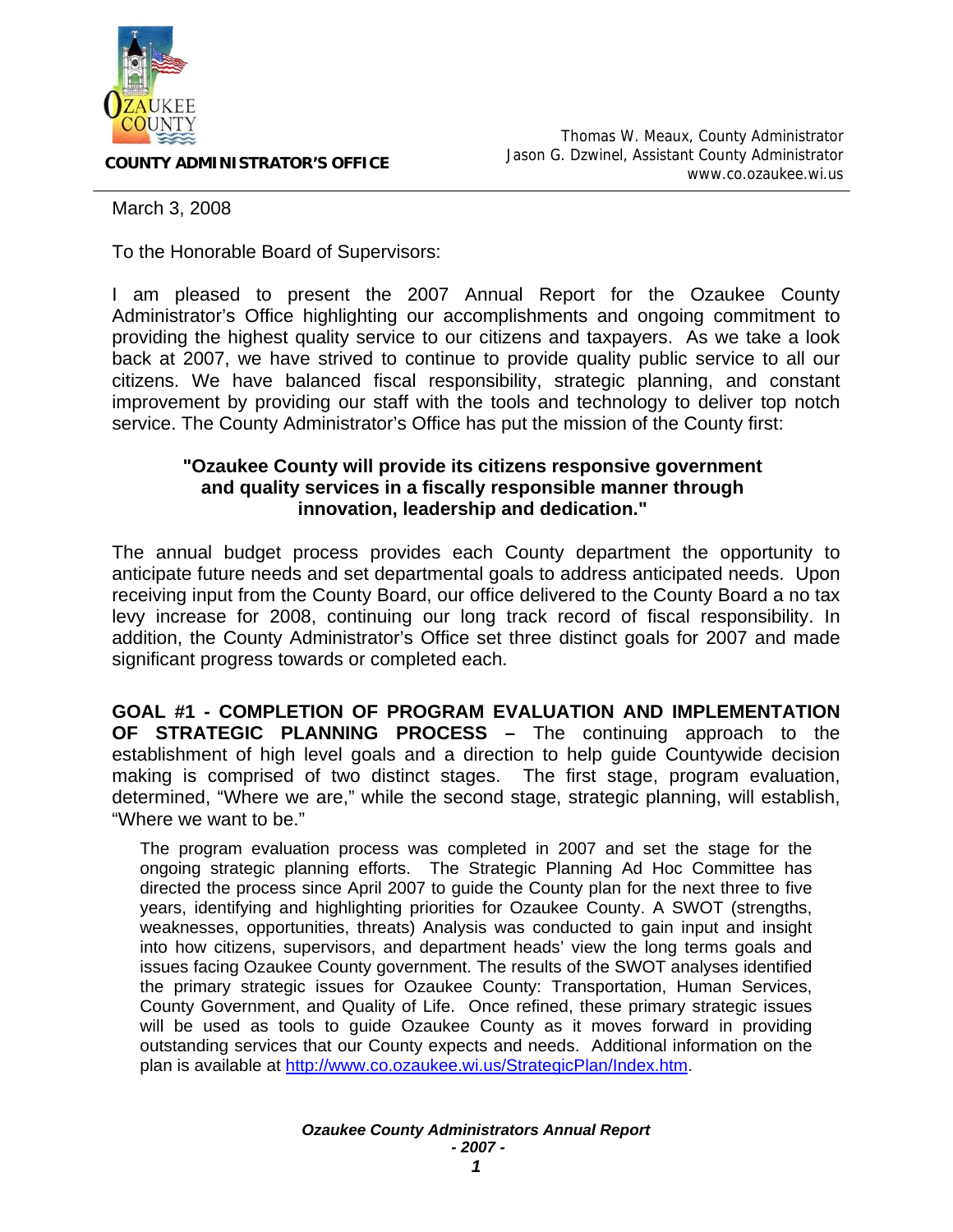**GOAL #2 - REDUCTION OF WORKERS COMPENSATION COSTS:** Ozaukee County saw a significant reduction in workers compensation costs in 2007 decreasing from over \$900,000 annually in 2006 to just under \$600,000 in 2007. The County self-funds workers compensation claims requiring continuing focus in this significant area of expenditure for Ozaukee County. The nature of the County's operations and number of employees create some likelihood that work-related injuries will occur. However, in 2007 the County Administrator's Office and Human Resources took significant steps to address workers compensation claims:

WORKERS COMPENSATION & EMPLOYEE SAFETY PARTNERSHIP WITH UNIVERSITY OF WISCONSIN-MILWAUKEE – the County Administrator's Office crafted a partnership with UWM's College of Health Sciences Occupational Therapy Program and created a limited term Internship with the goal of assisting our departments with prevention, training, and reporting on employee safety. County staff worked with a PhD candidate to review our current practices. The Intern worked with each County department individually on office ergonomics, and placed additional focus on our nursing home and jail operations.

ERGONOMIC ASSESSMENT - through our partnership with UWM an ergonomic assessment was conducted on each County office staff with a concentration on office design, work process, equipment, and lay out to improve employee well-being and workplace efficiency. Ergonomic equipment including foot rests, soft wrist-rests, document holders, keyboard trays and other ergonomic equipment has been provided to many employees and efforts to reduce ergonomically preventable injuries continues.

**GOAL #3 - IMPLEMENTATION OF EMPLOYEE SAFETY TRAINING PROGRAM –** In an effort to focus on employee safety the County partnered with the County Mutual to launch an online training program available to all County employees:

COUNTY MUTUAL ONLINE TRAINING - The County launched the online safety program in 2007 making available online courses on ergonomics, defensive driving, proper lifting procedures, avoiding slips and falls, and blood borne pathogens to all employees, highlighted at Lasata, Public Health, and the County Senior Meal Program.

In addition to the department goals for 2007, the County Administrator's Office steady collaborations with the County Board of Supervisors, county staff, other governmental units, and the Ozaukee County citizenry yielding numerous accomplishments regarding enhancing technological improvements, planning for the future, and strengthening citizen connections.

**TECHNOLOGICAL IMPROVEMENTS** - Ozaukee County's commitment to technological innovation continued in 2007, building upon existing infrastructure and managing the implementation of new technologies:

E911/Radio Backbone/Central Dispatch **–** E911 was successfully installed in March of 2007. Testing continued throughout March until a successful implementation was complete. E911 provides critical information that allows responders to provide immediate

## *Ozaukee County Administrators Annual Report - 2007 -*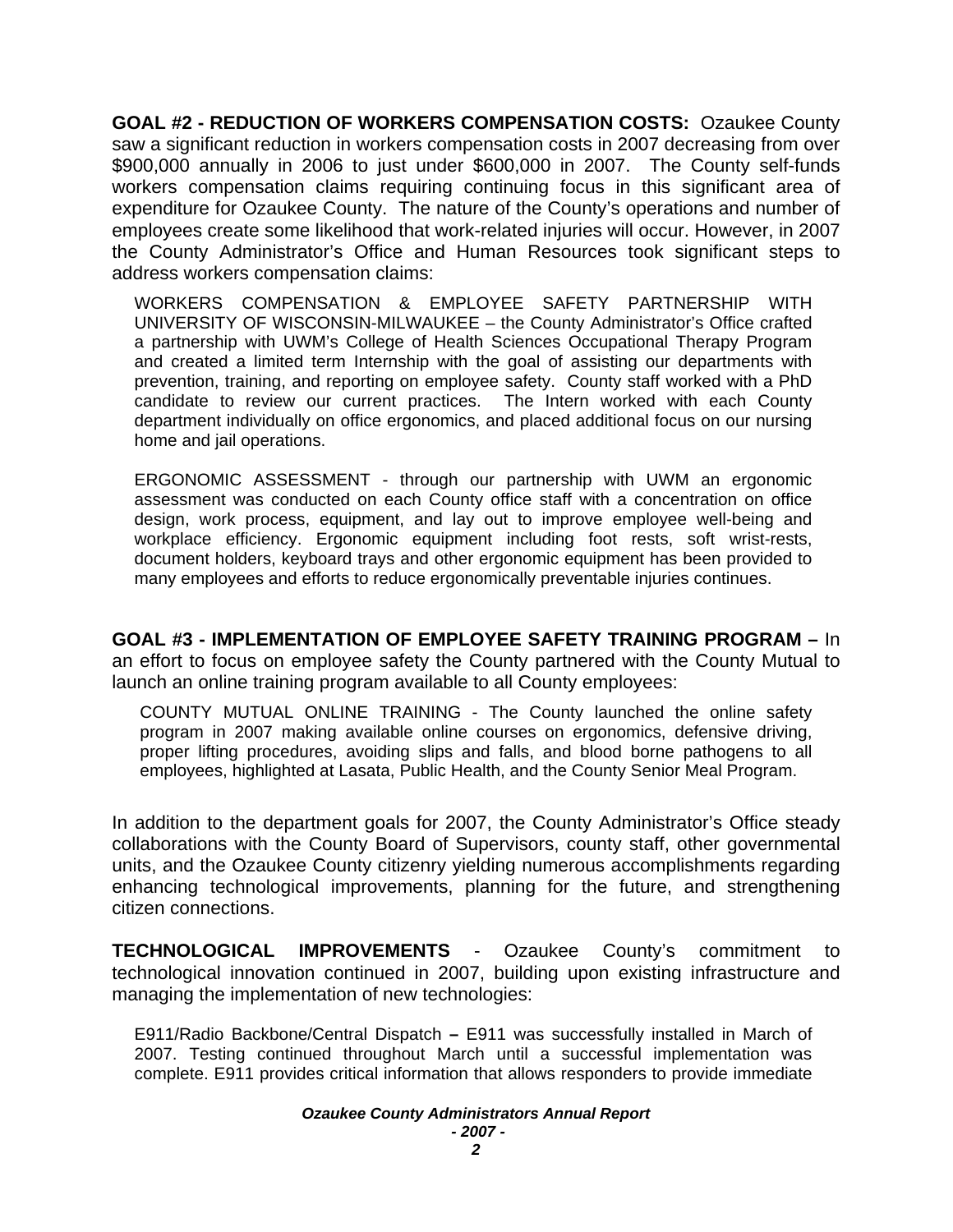service and allows dispatchers to locate callers on cellular phones. Our radio backbone upgrade was completed. Central Dispatch was grown with the linkage with the City of Port Washington and positioned for additional growth within the County.

INTEGRATED GOVERNMENT SERVICES PLATFORM/HUMAN SERVICES CASE MANAGEMENT – the ongoing effort to provide web-based case management capabilities to our Human Services staff continued throughout 2007, the software is scheduled for go-live upon the publication of this report, projected first quarter 2008.

HIGHWAY DEPARTMENT PROJECT ACCOUNTING – significant time and effort was supplied to the redevelopment and use of the project accounting software available in Great Plains. The County Administrator's Office led the identification of the business process and redesign of the software to meet the needs of Highway to identify, track, budget, account, and seek revenues for Highway projects.

**PLANNING FOR THE FUTURE** – A concerted effort was made in 2007 to provide for our future, Ozaukee County's proactive strategies establish a path to success by providing for our necessary facilities and public amenities within a reasonable cost:

LABOR NEGOTIATIONS – Negotiations with our bargaining units have continued throughout this past year, settling negotiations with OPEIU. After mediation stalemate with LAW (Lasata) we are in arbitration. Negotiations are continuing with the Highway and Sheriff's Unions.

MANAGEMENT TRAINING – The County continued the commitment to acquiring and improving our supervisory and personnel management skills. In 2007, managers completed two additional management training courses on human resources and budgeting. Managers will complete the additional core courses in 2008 towards the completion of a Certificate in Public Administration courses. Managers also received supervisory training conducted by our Human Resources staff.

**CITIZEN CONNECTIONS –** The County continues to stay accessible, connected, and visible with the citizens who 'pay the bills:'

PRESCRIPTION DISCOUNT CARD – In partnership with NACO (National Association of Counties), Ozaukee County provided residents with prescription drug savings. Ozaukee County Prescription Discount Cards and informational packets were mailed to all fourteen pharmacies and sixteen municipalities in Ozaukee County. They were also distributed by the Public Health and Human Services Departments. The discount card allows our residents to save money on prescriptions that are not covered by insurance.

LINKEAGE WITH OUR CITIZENRY – We communicated with our citizens through press releases, recruitment for Boards and Commissions, web site bulletins, First Fridays programming, our third annual Court House Christmas Gala and Charity Golf Outing raising funds for our Court House restoration as well as for our collaborative non-profit partners. Other public opportunities included participation in the Ozaukee County Discover WI video, dissemination of information regarding Squires, Ozaukee Ice Center, establishment of Family Care, ADRC, review of assisted living at Lasata, Emergency Management reorganization, and appearances with Ozaukee County Historical Society in Cedarburg and Fredonia and the National Flag Day Foundation in Waubeka.

> *Ozaukee County Administrators Annual Report - 2007 -*